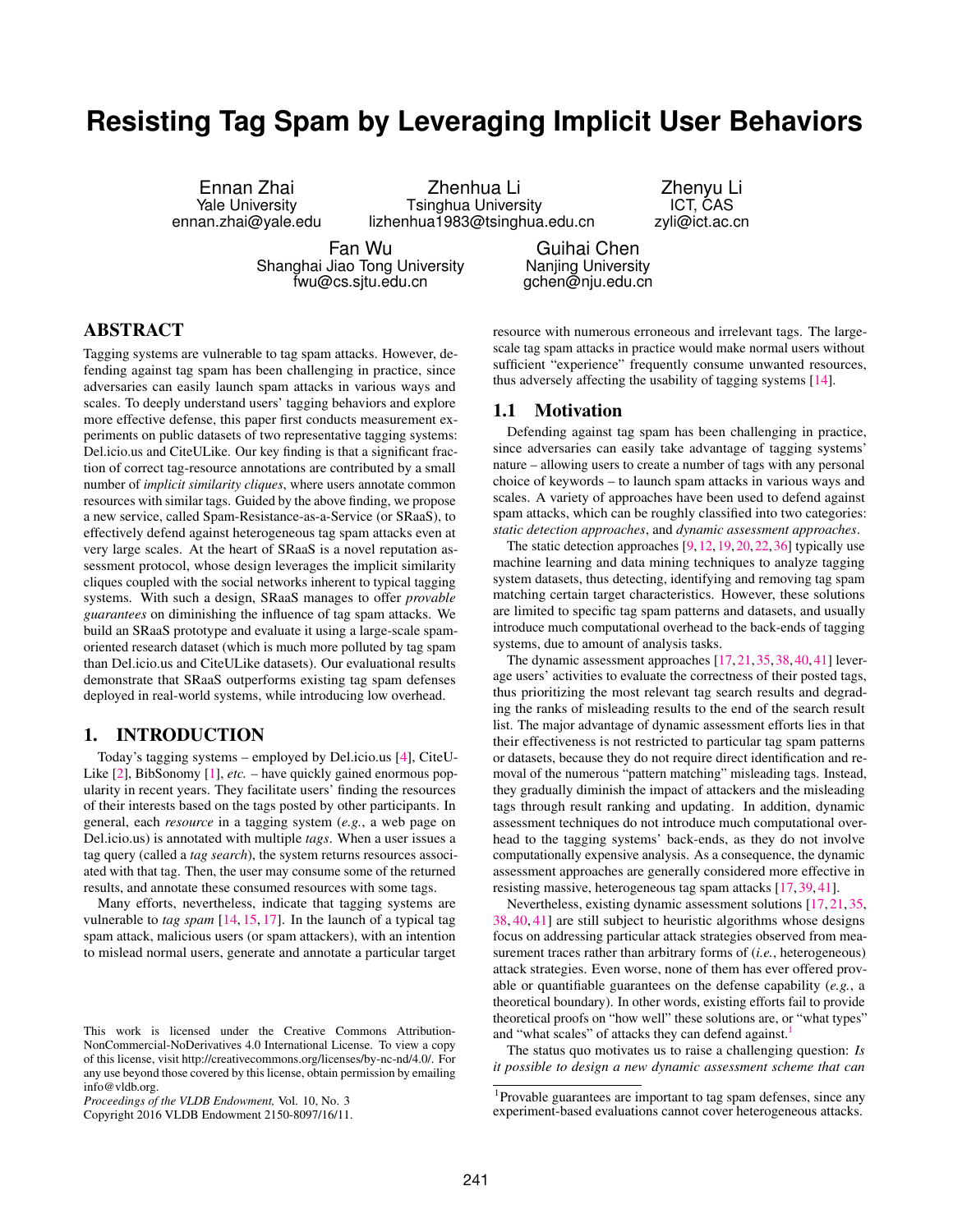*defend against heterogeneous tag spam attacks and hold provable guarantees on the defense capability. Meanwhile, the proposed scheme should not introduce much computational overhead.*

# 1.2 Our Approach and Contribution

To answer the above question, this paper first conducts measurement experiments on datasets of two representative tagging systems: Del.icio.us and CiteULike, in the hopes of deep understanding users' tagging behaviors and exploring more effective dynamic assessment defense. Suppose we use an annotation,  $\langle t, r \rangle$ , to denote the tagging relation between tag  $t$  and resource  $r$ . Our measurement results reveal: 1) a small number (say,  $M$ ) of groups of users in a typical tagging system contribute a significant fraction (typically 70%) of correct annotations; and 2) the users within each of the groups have a number of overlapping annotations. We call each of these groups an *implicit similarity clique* (detailed definition in §[3\)](#page-2-0), because these similarity cliques only exist at the logical level. In other words, no party explicitly maintains such cliques and nobody explicitly knows which users belong to which cliques.

Guided by the above insights, we propose a new dynamic assessment scheme, called Spam-Resistance-as-a-Service (or SRaaS), to effectively defend against tag spam attacks. At the heart of SRaaS is a social network-based personalized reputation assessment protocol. While there have been several efforts that use reputation-based techniques for dynamic assessment defenses [\[35,](#page-11-13) [40,](#page-11-15) [41\]](#page-11-16), the social network-based reputation algorithm of SRaaS further leverages implicit similarity cliques to offer a stronger defense capability – for all types of tag spam attacks to our knowledge even at very large scales, SRaaS can bound each user's *loss* (*i.e.*, the total number of unwanted consumed resources) within  $O(M)$ . As mentioned above,  $M$  is in fact the number of implicit similarity cliques that publish a significant fraction of correct annotations in the tagging system. Given that  $M$  is relatively small in practice, the loss of each user should be well acceptable. On the contrary, existing reputation algorithms [\[33,](#page-11-18) [37\]](#page-11-19) usually work on specific attack strategies and scales (*e.g.*, the number of attackers should be smaller than the number of honest users), and fail to offer strong or provable guarantees on the defense capability.

We build a prototype tagging system equipped with SRaaS, and evaluate the performance and capability of SRaaS based on a largescale tag spam oriented research dataset [\[5\]](#page-11-20). This research dataset is much more polluted by tag spam than datasets from regular tagging systems such as Del.icio.us and CiteULike datasets. In the performance evaluation, we observe that SRaaS introduces less than one second's delay to each user's search, even in a dataset containing 10 million tag-resource annotations. In the defense capability evaluation, we compare SRaaS with three prevalent dynamic assessment schemes (Boolean [\[7\]](#page-11-21), Occurrence [\[6\]](#page-11-22), and Coincidence [\[17\]](#page-11-5)) and a static detection scheme (SpamDetector [\[22\]](#page-11-10)) under three representative tag spam attacks. The results indicate that SRaaS greatly outperforms the existing efforts. For example, in an extremely spam polluted environment where each resource is annotated with about 500 misleading tags, a given SRaaS user can always obtain spamfree search results after about 15 tag queries. In comparison, the search results of the other four schemes are still occupied by tag spam even after 50 queries.

In summary, this paper makes three main contributions:

- We (are the first to) discover the existence and notice the value of implicit similarity cliques in real-world tagging systems (§[3\)](#page-2-0).
- By leveraging the implicit similarity cliques, we propose SRaaS to effectively diminish the influence of massive, heterogeneous tag spam attacks with provable user-loss guarantees  $(\S 4)$  $(\S 4)$ .



<span id="page-1-0"></span>Figure 1: An example execution for a typical user Alice's search and reply, *i.e.*, the first step described in §[2.2.](#page-2-1) First, Alice issues a tag search with query tag  $t_1$ . Then, the tagging system responds to her by returning search results which contain matched annotations:  $\langle t_1, r_1 \rangle$ ,  $\langle t_1, r_2 \rangle$ ,  $\langle t_1, r_3 \rangle$  and  $\langle t_1, r_5 \rangle$ .

• Our experiments running an SRaaS prototype on a large-scale dataset demonstrate that SRaaS not only outperforms the four prevalent schemes under various tag spam attacks, but also introduces low system overhead (§[5\)](#page-7-0).

## <span id="page-1-1"></span>2. SYSTEM MODEL

SRaaS is a spam-resistant service applicable to typical tagging systems (*e.g.*, Del.icio.us and CiteULike) that possess certain properties. This section describes a tagging system model holding these properties, and key terminologies used throughout this paper.

# 2.1 System Components and Behaviors

Users. In a typical tagging system, users' purposes are to find resources of their interest. Users normally have a relatively long lifetime (*e.g.*, more than two weeks). They can be either honest users (*i.e.*, normal users) or spam attackers. We will define detailed behaviors of both types of users in §[2.3.](#page-2-2)

Tagging behaviors. Users in tagging systems can annotate resources (*e.g.*, web pages in Del.icio.us) with certain tags. The relation tuple  $\langle tag, resource \rangle$  that annotates a *resource* with a *tag* is called an *annotation*. Each user may annotate a resource with various tags and the same tag may only be applied once to each resource; otherwise, the redundant tags will be ignored by the system automatically. We say that a user *publishes* an annotation  $\langle T, R \rangle$  if the user annotates the resource R with the tag  $T$ . T is called the tag of annotation  $\langle T, R \rangle$ , and R is the resource of the annotation  $\langle T, R \rangle$ . Moreover, this user is called the *annotator* of this annotation. Note that an annotation may have multiple annotators, since it might be published by many users.

For any user, each annotation is either *correct* or *incorrect*. For example in Del.icio.us, if Alice finds an annotation  $\langle T, R \rangle$ , where  $T$  is the tag "shoes" and  $R$  is a web page about a dog, then she may say that this annotation is incorrect. In practice, whether a certain annotation is correct or not is somewhat subjective, since different users would have different opinions. Additionally, we say that two annotations are *the same* if and only if both resources and tags of these two annotations are the same; otherwise, we say that the two annotations are *distinct*.

Social networks. Users residing in a typical real-world tagging system can establish their social networks. Namely, each user can create her own friend relationships with other users. To offer a fast way for building social networks, tagging systems allow users to import their friend information from other social networking web sites (*e.g.*, Facebook and Twitter). Even better, many well-known tagging systems (*e.g.*, Flickr and Del.icio.us) allow users to log into the systems with their social network accounts (*i.e.*, the so-called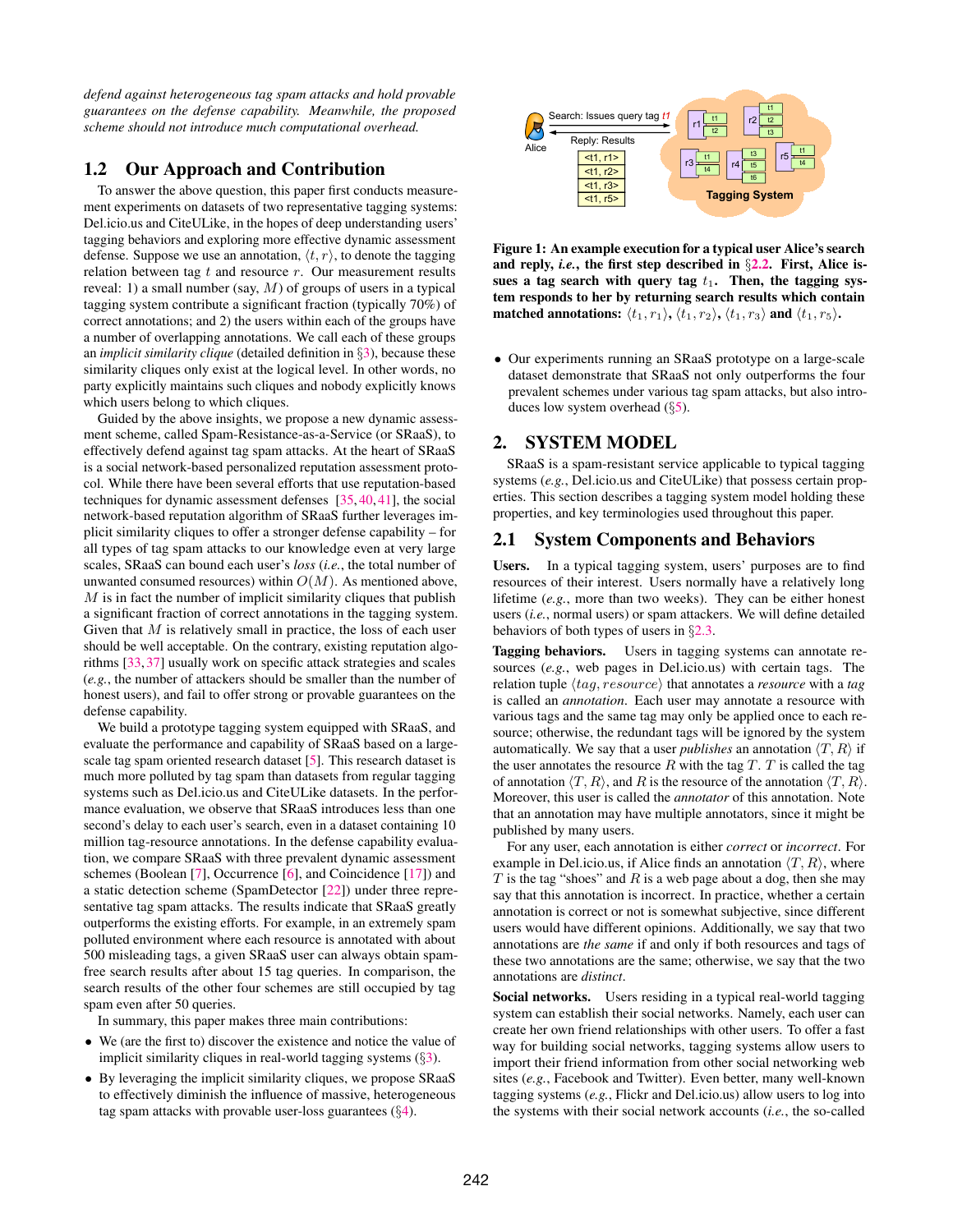"federated identity technique"), thus making the establishment of their friend information more convenient. In addition, each user in tagging systems can also create new friend relationships with users she is interested in.

# <span id="page-2-1"></span>2.2 Resource Discovery Execution

To discover the resources of interest, a user (say, Alice) needs to execute a *resource discovery process* consisting of the following two steps, as demonstrated in Figure [1.](#page-1-0)

Step 1: Tag search & reply. Alice first issues a tag search (we use  $t$  to denote the tag in query) in a tagging system. Then, the system returns her *matched annotations* retrieved from the backend database of the tagging system. *Matched* implies that the tags of the returned annotations are the same as the query tag  $t$ . So far, we say that Alice finishes one tag search with respect to the query tag t, and receives *search results* which contain all matched annotations. To elaborate clearly, we define  $\{A_{t(i)}\}_{i=1}^n$  as the set of search results that match the query tag  $t$ , where  $n$  denotes the size of the set, and  $A_{t(i)}$  denotes the *i*-th annotation in the search results, which contains a resource annotated with tag  $t$ . For example in Del.icio.us,  $\{A_{t(i)}\}_{i=1}^n$  may be all the annotations containing different web pages annotated with the query tag  $t$ .

Step 2: Resource consumption. With the search results in hand, Alice can pick one or more resources out of  $\{A_{t(i)}\}_{i=1}^n$  to *consume*. Here, we borrow the terminology *consume* from the filed of recommendation systems. A consume could be accessing a web page in a bookmark-related tagging system (*e.g.*, Del.icio.us), watching a video in a video-related tagging system (*e.g.*, YouTube), or some-thing else. In Figure [1,](#page-1-0) Alice first picks an annotation  $(e.g., A_{t(3)})$ out of the search results  $\{A_{t(i)}\}_{i=1}^n$  and then consumes the selected resource of  $A_{t(3)}$ . After that, Alice annotates the consumed resources correctly (*i.e.*, publishes correct annotations with respect to the consumed resources) in her opinion. We assume that the fraction of correct annotations in  $\{A_{t(i)}\}_{i=1}^n$  is at least  $\gamma > 0$ . For any user, each consumed resource is either *the resource of interest*, *i.e.*, the resource of a correct annotation, or *unwanted*, *i.e.*, the resource of an incorrect annotation.

#### <span id="page-2-2"></span>2.3 Threat Model

In a typical tagging system, we assume that the system provider, *e.g.*, Del.icio.us provider, is honest. In contrast, users can be potentially malicious. A user is either an *honest user* (*i.e.*, normal user) or a *spam attacker* (*i.e.*, malicious user).

**Honest users.** We assume that there are  $H$  honest users in the system. Some of them never publish incorrect annotations and the others seldom publish incorrect annotations. This assumption on honest users is necessary and reasonable in practice.

Spam attackers. To reflect practical and severe threats, we make three-fold assumptions on spam attackers. First, we assume that a spam attacker is intelligent and behaves arbitrarily. Spam attackers can also search, consume and annotate resources, but they typically annotate resources with misleading tags. Besides, we assume that spam attackers are capable of annotating numerous resources with a lot of (*e.g.*, thousands of) misleading tags, and they know which annotation is published by which honest user(s). In addition, spam attackers may collude. For the total number of spam attackers, S, we do not set any limitation to  $S$ , so  $S > H$  is allowed.

# <span id="page-2-0"></span>3. INSIGHTS FROM MEASUREMENTS

To deep understand the impact of users' tagging behaviors on tagging systems and explore more effective defense, we conducted measurement experiments based on two public datasets [\[3,](#page-11-23) [26\]](#page-11-24),



<span id="page-2-4"></span>Figure 2: An example for tagging similarity and similarity cliques. This result is extracted from the Del.icio.us dataset [\[26\]](#page-11-24). Black points mean users. Red and green lines denote high and low tagging similarity between two users, respectively.

which record traces of users' annotations and tagging behaviors in two representative tagging systems: Del.icio.us and CiteULike.

# <span id="page-2-5"></span>3.1 Terminologies

Before revealing our measurement results, we first define two important terminologies – *tagging similarity* and *implicit similarity clique* – we use throughout the rest of this paper.

Tagging similarity. By following the widely used cosine similarity principle [\[29\]](#page-11-25), we define *tagging similarity* as the ratio of overlapping annotations (*i.e.*, identical annotations on the same resources) published by two users over the resources annotated by the two users in common. We use  $S_{A,B}$  to denote the tagging similarity between two users A and B, and use Equation [\(1\)](#page-2-3) to compute  $S_{A,B}$ .

<span id="page-2-3"></span>
$$
S_{A,B} = \frac{\displaystyle\sum_{r_{j} \in R} (\displaystyle\sum_{t_{i} \in C_{r_{j}}} |N(t_{i},r_{j})|)^{2}}{(\sqrt{\displaystyle\sum_{r_{j} \in R} (\displaystyle\sum_{t_{i} \in T_{A(r_{j}})} |N(t_{i},r_{j})|)^{2}} \sqrt{\displaystyle\sum_{r_{j} \in R} (\displaystyle\sum_{t_{i} \in T_{B(r_{j}})} |N(t_{i},r_{j})|)^{2}})} \right)
$$
(1)

Here,  $R$  is the set of resources annotated by  $A$  and  $B$  in common, and  $r_j$  is the j-th resource of the common resource set R.  $C_{r_j}$  is the set of the tags annotated by  $A$  and  $B$  in common to the resource  $r_j$ .  $t_i$  denotes the *i*-th tag in a tag set.  $T_{x(r_j)}$  means the set of tags annotated by the user x to the resource  $r_j$ .  $\check{N}(t_i, r_j)$  denotes the set of annotations that annotate  $r_j$  with  $t_i$  and  $|N(t_i, r_j)|$  is the size of  $N(t_i, r_j)$ . The range of  $S_{A,B}$  is [0, 1], and a higher value indicates that  $A$  and  $B$  have more overlapping interests.

Implicit similarity clique. We define a *similarity clique* as a group of users, where the tagging similarities between the users are equal to or higher than a threshold s. Typically, the value of s is a number between 0.5 and 1.0, say 0.75. §[3.2](#page-3-1) discusses how to determine the value of s in practice.

Because similarity cliques only exist at the logical level, we also call similarity cliques as *implicit similarity cliques*. In other words, no party explicitly maintains such cliques, and nobody explicitly knows which users belong to which cliques. Note that similarity cliques are distinct from social network clusters or groups, because users in each similarity clique may not be friends.

Example. Figure [2](#page-2-4) depicts an example for illustrating the above two terminologies. This result is extracted from a public Del.icio.us dataset [\[26\]](#page-11-24). In Figure [2,](#page-2-4) there are nine similarity cliques. Users (black points in Figure [2\)](#page-2-4) within a similarity clique have high similarity, *e.g.*,  $S_{A,B} \geq (s = 0.75)$ , to each other. We use red lines between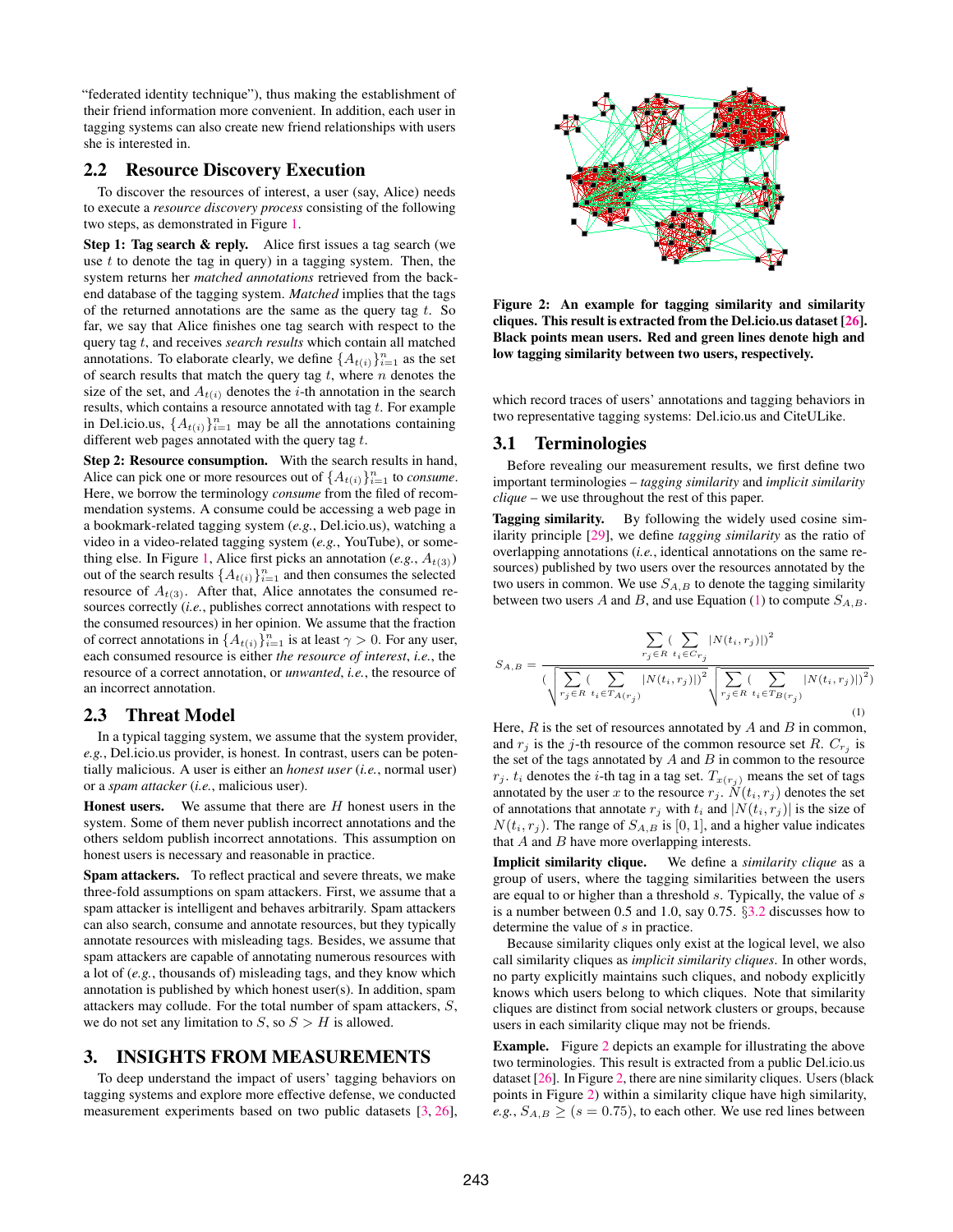<span id="page-3-3"></span>

(a) Del.icio.us [\[26\]](#page-11-24). Solid lines and dashed lines correspond to left-hand and right-hand Y-axis, respectively.

<span id="page-3-4"></span>

(b) CiteULike [\[3\]](#page-11-23). Solid lines and dashed lines correspond to left-hand and right-hand Y-axis, respectively.

Figure 3: The relationship between the number of cliques and the fractions of annotations published by the cliques.

two black points to denote that the tagging similarity between two users is higher than 0.75. Also, there are many green lines across similarity cliques, meaning that the users of different cliques have tagging similarity less than 0.75. It is worth noting that there are a number of red lines across similarity cliques, but we choose to hide them so as to make the figure tidy.

## <span id="page-3-1"></span>3.2 Measurement Findings

For each of the studied datasets (*i.e.*, Del.icio.us dataset [\[26\]](#page-11-24) and CiteULike dataset [\[3\]](#page-11-23)), our measurement experiments include the following three steps:

- First, we compute and record each user's tagging similarity with respect to each of the other users in the dataset, thus determining (implicit) similarity cliques.
- Second, we manually extract both correct and incorrect annotations from the dataset. We use  $C$  and  $D$  to denote the set of all the correct and incorrect annotations, respectively.
- Third, we measure the relationship between  $\xi \cdot C$  and M, where  $\xi \cdot C$  denotes a fraction  $\xi$  of correct annotations C, and M is the number of similarity cliques. This measurement aims to indicate that a fraction  $\xi$  of C are published by M similarity cliques. Similarly, we also measure the relationship between  $\xi' \cdot D$  and M, where  $\xi' \cdot D$  means a fraction  $\xi'$  of incorrect annotations D.

Figure [3](#page-3-2) shows our measurement results about the relationship between M and the fraction of correct and incorrect annotations published by the  $M$  similarity cliques. In our measurement, we select different values of the threshold  $s = 0.6, 0.65, 0.7, 0.75, 0.8$ , 0.85 and 0.9, to explore the effects of different s. Note that Figure [3](#page-3-2) only shows the cases of  $s = 0.6, 0.75$  and 0.9 to make the figure tidy. Form the measurement results, we have two major findings:

- When  $s = 0.6$ , a significant fraction of correct annotations (*e.g.*, 80% of C) are contributed by M (*e.g.*, 50) implicit similarity cliques. However, these  $M$  similarity cliques also contribute a significant fraction of incorrect annotations (*e.g.*, 70% of D).
- When  $s = 0.9$ , a small fraction of correct annotations (*e.g.*, 30%) of C) and a small fraction of incorrect annotations (*e.g.*, 20% of D) are both posted by M (*e.g.*, 50) similarity cliques.



<span id="page-3-5"></span>Figure 4: An example for the important insight driving our design. C (green box) is the set of all the correct annotations ever appeared in a tagging system. There are five similarity cliques. Each black double sided arrow denotes two users have similarity  $\geq 0.75$ . The minimal number of similarity cliques that can cover 0.7 of  $C$  is three. Thus,  $M$  is 3 in this example.

<span id="page-3-2"></span>Obviously, there is a tradeoff between the fractions of correct and incorrect annotations as s varies. By carefully examining the performance of using various s, we figure out a "sweet spot":  $s = 0.75$ . When  $s = 0.75$ , a significant fraction of correct annotations (*e.g.*, 70% of C) and a small fraction of incorrect annotations (*e.g.*, 20% of  $D$ ) are contributed by  $M$  similarity cliques, and  $M$  is relatively small (*e.g.*, 50). In practice, a tagging system administrator can use the above heuristic method to select a sound threshold for  $S_{A,B}$  (that leads to the biggest "distance" between the line representing the fraction of correct annotations and the line representing the fraction of incorrect annotations). For example, in Figure [3a](#page-3-3) and Figure [3b,](#page-3-4) when  $s = 0.75$ , the distance between the solid line and the dashed line is the biggest, so we select  $s = 0.75$  as the threshold.

In addition, there may exist different groups of similarity cliques that contribute the same fraction  $\xi$  of C in practice. Thus, the value of  $M$  in Figure [3](#page-3-2) is the minimal number of cliques that can contribute  $\xi \cdot C$ . For example in Figure [3a,](#page-3-3) 54 cliques in the Del.icio.us dataset can cover 0.7 of correct annotations. Here 54 is the minimal number of cliques that can cover 0.7 of C. In other words, it is impossible to cover 0.7 of  $C$  with less than 54 cliques.

Figure [4](#page-3-5) plots an example for our key finding. In particular, there are three similarity cliques (*i.e.*, Cliques 1-3 in Figure [4\)](#page-3-5) that together contribute 70% correct annotations (*i.e.*, 0.7 of C). Let's assume similarity cliques 1, 2, 4 and 5 can also cover 0.7 of C. However, in this example,  $M$  should be 3, because the three is the minimal number of similarity cliques that can cover a significant fraction of correct annotations (*i.e.*, Cliques 1-3).

#### <span id="page-3-0"></span>4. DESIGN OF SRaaS

By leveraging the implicit similarity cliques, we propose a new dynamic assessment scheme, SRaaS (Spam-Resistance-as-a-Service), to effectively diminish the influence of massive, heterogeneous tag spam attacks with provable user-loss guarantees. This section details the design of SRaaS.<sup>[2](#page-3-6)</sup>

<span id="page-3-6"></span><sup>&</sup>lt;sup>2</sup>While SRaaS's design is inspired by theoretical efforts in the recommendation system community [\[8,](#page-11-26) [27,](#page-11-27) [28,](#page-11-28) [39\]](#page-11-17), recommendation systems are different from tagging systems. In recommendation systems, each user can only cast one vote on the same consumed resource to express their opinions on the resource's qualities (*i.e.*, good or bad). In contrast, tagging system users could annotate the same resources with multiple tags. More importantly, tags do not serve as a metric for evaluating the qualities of resources, but serve as keywords to convenient resource discovery.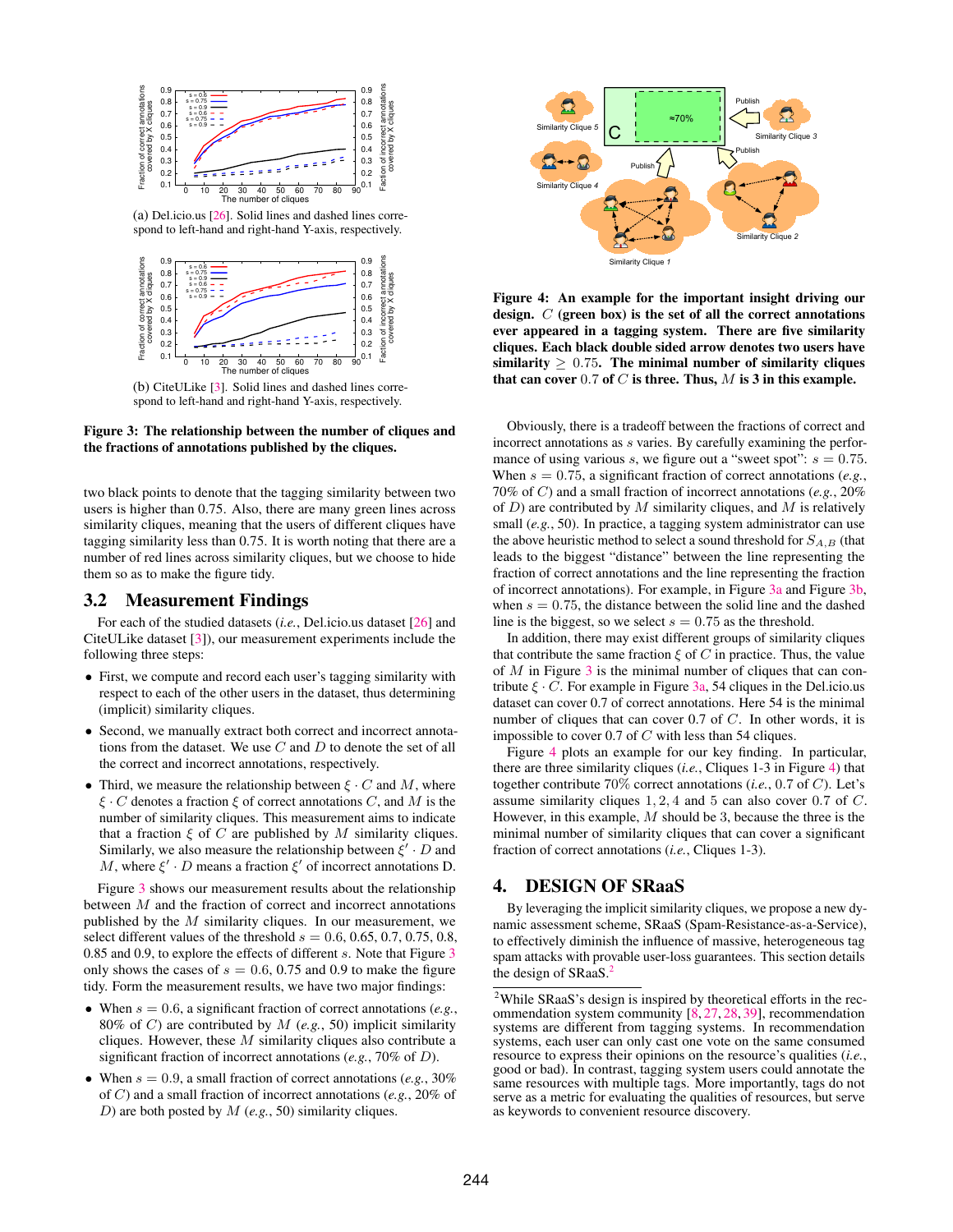Algorithm 1: SRaaS ranking algorithm for any typical SRaaS tagging system user, say Alice.

|                | <b>Input</b> : Search results $\mathbb R$                                    |
|----------------|------------------------------------------------------------------------------|
|                | <b>Output</b> : $\mathbb{R}'$ which would be returned to Alice               |
|                | begin                                                                        |
| $\mathfrak{D}$ | <b>if</b> there are one or more annotations whose reputation scores $\geq h$ |
|                | in search results then                                                       |
|                | produce $\mathbb{R}'$ containing all annotations whose reputation scores     |
|                | $> h$ :                                                                      |
|                | order annotations in $\mathbb{R}'$ based on their reputations;               |
|                |                                                                              |
| 5              | else                                                                         |
| 6              | produce $\mathbb{R}'$ containing all annotations;                            |
|                | randomly order annotations in $\mathbb{R}'$ ;                                |
| я              | remove annotations (from $\mathbb{R}'$ ) which are published by              |
|                | annotators who have ever received negative feedback from one                 |
|                | or more friends of Alice;                                                    |
|                |                                                                              |
|                |                                                                              |

# 4.1 Overview

SRaaS can be deployed on any tagging system that holds the properties described in §[2.](#page-1-1) We call the tagging systems equipped with SRaaS as *SRaaS tagging systems*. Specifically, an SRaaS tagging system user (say, Alice) executes a resource discovery process through the following steps:

- 1. Search: Alice issues a tag search  $t$  to the SRaaS tagging system;
- 2. Ranking: SRaaS extracts corresponding results and ranks them according to the *SRaaS ranking algorithm* (detailed in §[4.2\)](#page-4-0);
- 3. Reply: SRaaS replies Alice with the ranked results for her to consume;
- 4. Consume: With the search results in hand, Alice consumes some of them (*e.g.*, annotating consumed resources with appropriate tags in her opinion);
- 5. Latent feedback: SRaaS generates Alice's latent feedback with respect to the consumed resources (detailed in  $\S 4.3$ );
- 6. Reputation computation: SRaaS updates all the relevant users' reputation scores based upon the *SRaaS reputation algorithm* (detailed in §[4.4\)](#page-5-0).

Compared with typical tagging systems (defined in §[2.2\)](#page-2-1), three operations are specially designed in our SRaaS tagging system: ranking, latent feedback, and reputation computation. In the rest of this section, we first detail the design of these three operations in §[4.2-](#page-4-0)§[4.4,](#page-5-0) respectively. Then, we demonstrate SRaaS's provable guarantees on its defense capability  $(\S4.5)$  $(\S4.5)$ . Finally, we describe SRaaS's practical issues and corresponding solutions (§[4.6\)](#page-6-0).

In this section, our discussion will be with respect to a typical honest SRaaS tagging system user (called Alice). We assume that Alice has successfully registered herself in the system and has a private friend list which is obtained through importing her social network (*e.g.*, from Facebook). Only Alice herself and the SRaaS tagging system can access her friend list.

# <span id="page-4-0"></span>4.2 Ranking

Personalized reputation list. In an SRaaS tagging system, each user has a personalized *reputation list* which stores the personalized reputation scores of all other users in the system. By personalized, we mean that the reputation list is not identical across different users. Namely, user  $A$  and user  $B$  could have, in their reputation lists, different reputation scores on user  $D$ . In other words, one user could be associated with a different reputation score in each of the other users' reputation lists, and her score in one list does not affect that in another user's list. For a given SRaaS tagging system user's reputation list, the initial reputation score of any of the other users is 0. The reputation scores of Alice's friends are  $h$  (a predefined threshold  $\geq 1$ ). The intuition behind this design is based on the fact that users look their friends as "more trustworthy participants".

**Ranking algorithm.** After Alice issues a query tag  $t$  to the SRaaS tagging system, the system conveys this query to the SRaaS ranking algorithm (Algorithm 1). The algorithm then retrieves matched results from the back-end database, and obtains a set of results R.

- $\bullet$  In  $\mathbb{R}$ , if there is one or more annotations whose reputation scores (defined below) are  $\geq h$ , the ranking algorithm would produce a new set of results  $\mathbb{R}'$  which only contains the annotations whose reputations are  $\geq h$ , and then orders the results in  $\mathbb{R}'$  according to their reputation scores. *The reputation score of an annotation is calculated as the summation of the reputation score of each of the annotators of this annotation.* Finally, the system replies Alice with the set  $\mathbb{R}'$ .
- In  $\mathbb{R}$ , if all the annotations' reputations are  $\lt h$ , the ranking algorithm generates  $\mathbb{R}'$  by randomly ordering all the annotations in R. After that, the ranking algorithm removes annotations (from  $\mathbb{R}'$ ), which are published by annotators who have ever received negative feedback from one or more Alice's friends.

The above approach is called the SRaaS ranking algorithm.

Intuition. As shown in Algorithm 1, we say that SRaaS leverages social network to overcome an important practical issue called *cold start* problem [\[32\]](#page-11-29), which exists in many existing dynamic assessment tag spam defenses [\[17,](#page-11-5) [38\]](#page-11-14) and reputation systems [\[33,](#page-11-18) [39\]](#page-11-17). In particular, cold start problem in tagging systems means that a newcomer needs quite a long time to achieve *stable maximum effectiveness* status, since the newcomer needs to accumulate more "experience" by consuming both correct and incorrect annotations. Stable maximum effectiveness means users can always pick correct annotations out of search results. In SRaaS ranking algorithm, because a newcomer can build and import her friend information, the newcomer can quickly pass through the cold start period by getting help from her friends.

#### <span id="page-4-1"></span>4.3 Latent Feedback

After Alice picks one or more resources out of  $\mathbb{R}'$  and consumes them, she needs to annotate the consumed resources with some corresponding tags. We propose a novel *latent feedback* scheme for users to give SRaaS feedback regarding whether, in their opinions, the consumed resources have been correctly annotated with the tags in the query. The basic idea of the latent feedback scheme is to automatically infer Alice's feedback based on her posted tags rather than asking Alice to provide feedback explicitly.

In particular, after Alice annotates some consumed resource, r, with one or more tags  $(e.g., t_1, ..., t_k)$ , SRaaS leverages a welldeveloped tag semantic similarity checking tool [\[23\]](#page-11-30) to quantify a latent feedback value  $f$  in a fine-grained manner:

$$
f = \max(s(t, t_1), s(t, t_2), ..., s(t, t_k)),
$$

where t is Alice's query tag, and  $s(a, b)$  is the tag semantic similarity between tags a and b. The range of f is  $[0, 1]$ , and a higher value indicates that tags  $a$  and  $b$  are more similar. Inspired by Markines *et al.* [\[23,](#page-11-30) [24\]](#page-11-31), if  $f \geq 0.5$ , SRaaS considers that Alice provides a positive feedback to the annotation  $\langle t, r \rangle$  (*i.e.*, the consumed resource has been correctly annotated with the tag in query); otherwise, SRaaS considers Alice's feedback is negative (*i.e.*, the consumed resource has been incorrectly annotated with the queried tag).

Using the abovementioned tag semantic similarity checker enables our latent feedback scheme to capture the tags that are not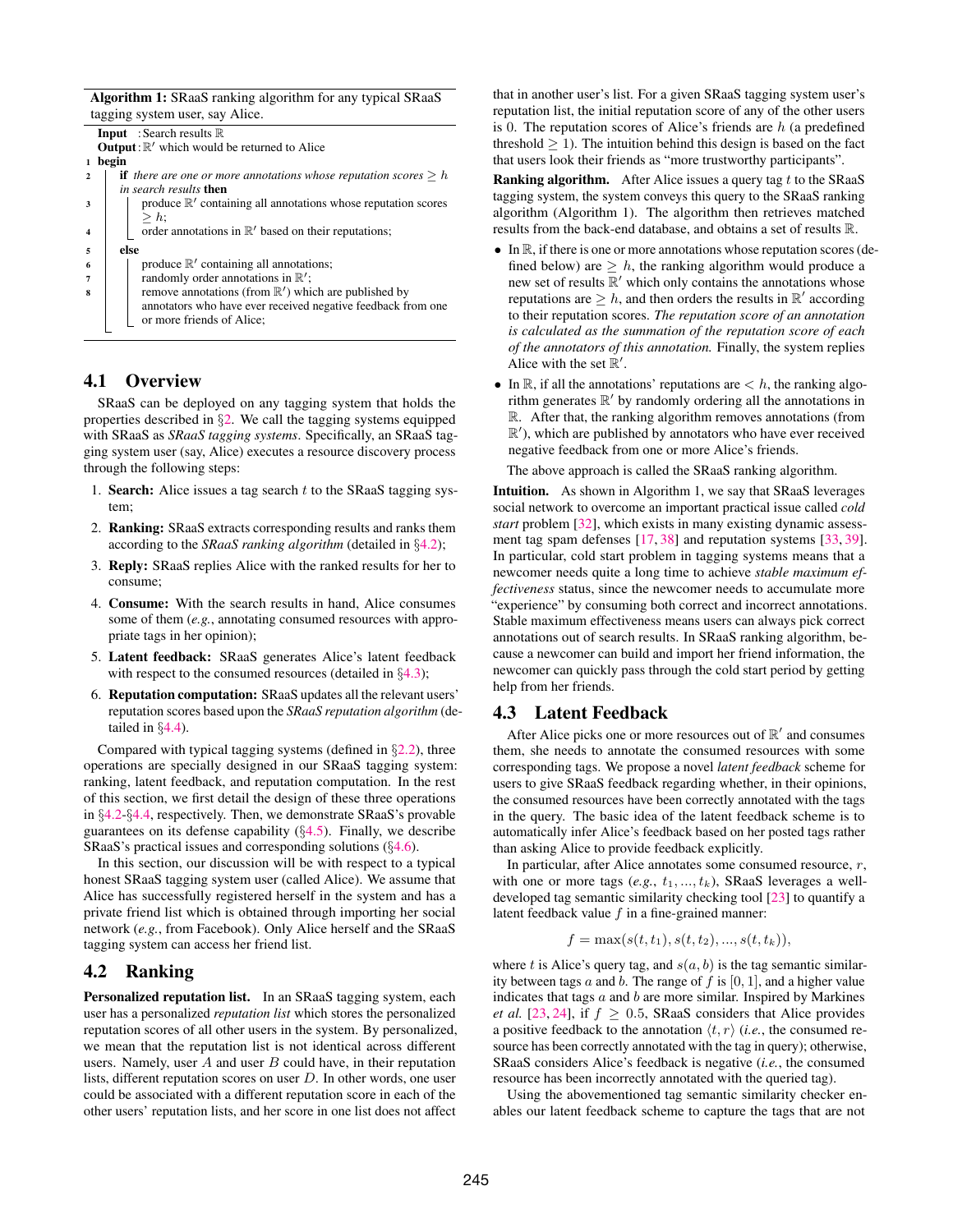Algorithm 2: SRaaS reputation algorithm for any typical SRaaS tagging system user, say Alice. Each typical user starts with 0 reputation score. The parameters satisfy  $s = 0.75$ ,  $\alpha > 1$ ,  $h \geq 1, \omega = h/\alpha$  and  $0 \leq \beta < 1$ .

| $\mathbf{1}$            | After Alice's latent feedback on the consumed annotation A:                                          |
|-------------------------|------------------------------------------------------------------------------------------------------|
| $\mathbf{2}$            | begin                                                                                                |
| 3                       | <b>if</b> A is correct (i.e., $0.5 \le f \le 1$ ) then                                               |
| $\overline{\mathbf{4}}$ | <b>if</b> $\mathbb{A}$ 's reputation score is $\lt$ h <b>or</b> one of $\mathbb{A}$ 's annotators is |
|                         | Alice's friend <b>then</b>                                                                           |
| 5                       | <b>for</b> $x \leftarrow$ each of the annotators of $\mathbb A$ <b>do</b>                            |
| 6                       | if $x$ is not Alice's friend then                                                                    |
| 7                       | <b>if</b> $x$ 's reputation is 0 <b>then</b>                                                         |
| 8                       | set x's reputation score to $\omega/(H+S)$ ;                                                         |
| 9                       | else                                                                                                 |
| 10                      | multiply x's reputation score by $\alpha \cdot f$ ;                                                  |
|                         |                                                                                                      |
| 11                      | <b>for</b> $y \leftarrow$ each user whose similarity with $x \geq s$ <b>do</b>                       |
| 12                      | <b>if</b> y's reputation is 0 <b>then</b>                                                            |
| 13                      | set y's reputation score to $\omega/(H+S)$ ;                                                         |
| 14                      | else                                                                                                 |
| 15                      | multiply y's reputation score by $\alpha \cdot f$ ;                                                  |
|                         |                                                                                                      |
|                         |                                                                                                      |
| 16                      | <b>if</b> A is incorrect (i.e., $0 \le f < 0.5$ ) then                                               |
| 17                      | multiply the reputation scores of all annotators for $\mathbb A$ by $\beta \cdot f$ ;                |
|                         |                                                                                                      |

exactly the same but semantically similar, thus significantly improving the capability and accuracy of the scheme. Furthermore, the quantified feedback value (*i.e.*, f) offers a fine-grained way (rather than binary feedback) to affect reputation computation (see §[4.4\)](#page-5-0).

Latent feedback is one of the most important designs of SRaaS. The scheme not only enables SRaaS to obtain feedback from users, but also avoids additional feedback operations provided by users.

#### <span id="page-5-0"></span>4.4 Reputation Computation

Based on the latent feedback from Alice, SRaaS reputation algorithm updates the reputation scores of all the relevant users in Alice's personalized reputation list. Note that Alice's feedback can only affect her reputation scores on other users. Because each SRaaS user maintains her/his own personalized reputation list, Alice's feedback cannot affect other users' reputation lists.

If the consumed resource is from a correct annotation A and the reputation score of  $A$  is lower than  $h$ , the reputation algorithm multiplies the reputation score of each annotator of A by  $\alpha \cdot f$ , where  $\alpha$  is a constant higher than 1 and f is the quantified latent feedback value (defined in §[4.3\)](#page-4-1). Meanwhile, the algorithm multiplies  $\alpha \cdot f$  to the reputation score of each user in Alice's reputation list who has *high similarity* (defined in §[3.1\)](#page-2-5) with one or more annotators of A. In other words, the algorithm upgrades the reputation scores of the users who are in the same similarity cliques with the annotators of A. Note that in this case, if the annotation A has any annotators whose reputations are 0, each of such annotators will be given a reputation score of  $\omega/(H+S)$ , where  $\omega$  is a positive constant  $(\omega = h/\alpha)$ . The tagging similarity between two users,  $S_{A,B}$ , is computed by Equation [\(1\)](#page-2-3).

If the consumed resource is from an incorrect annotation A, the reputation algorithm multiplies the reputation score of each of the annotators of A by  $\beta \cdot f$ , where  $\beta$  is a constant ( $0 \le \beta < 1$ ).

The above scheme is called SRaaS reputation algorithm (shown in Algorithm 2). The design of SRaaS's reputation algorithm obtains strong defense capability due to the following two reasons.

• Honest users in implicit similarity cliques can earn reputations very fast. Because a fraction  $\xi$  of correct annotations are contributed by implicit similarity cliques, it is  $\xi$  probability for our algorithm to upgrade the reputation scores of users in one or more similarity cliques, when Alice consumes a correct annotation. Thus, after a few rounds of resource discovery processes, users in implicit similarity cliques would obtain reputation scores much higher than other users, thereby significantly diminishing the impact of malicious users.

• Another important design is: if Alice consumes the resource from a correct annotation whose reputation is higher than  $h$ , no annotator would increase reputation score. This design avoids that adversaries may try to get "free" reputation scores through publishing many "unhelpful" but correct annotations.

How to determine the values of  $\alpha$  and  $\beta$ ? In §[4.5,](#page-5-1) we will prove that setting  $\alpha$  and  $\beta$  to different values does not essentially affect the defense capability of SRaaS; nevertheless, these two parameters can affect the *convergence* of SRaaS users. Convergence means for how long an SRaaS user can always pick correct annotations out from search results and consume the resources of her interest. In other words, convergence determines how fast an SRaaS user can achieve a "stably good experience". To this end, we propose an adaptive approach (inspired by empirical studies [\[11,](#page-11-32) [37,](#page-11-19) [39\]](#page-11-17)) that automatically sets the values of  $\alpha$  and  $\beta$  by estimating the proportions of honest and malicious users in the system<sup>[3](#page-5-2)</sup>:

- When honest users are more than malicious users in the tagging system (*i.e.*,  $H > S$ ), setting  $\alpha > 5$  and  $\beta = 1/\alpha$  would give SRaaS a better convergence  $[11, 37]$  $[11, 37]$  $[11, 37]$ . Our experiments in  $\S 5.4$  $\S 5.4$ indicate that setting  $\alpha = 10$  and  $\beta = 0.1$  generates the best convergence for our collected real-world dataset.
- When malicious users are more than honest users in the tagging system (*i.e.*,  $S > H$ ), setting  $\alpha < 5$  and  $\beta = 1/\alpha$  would give SRaaS a better convergence [\[39\]](#page-11-17). Our experiments in §[5.4](#page-10-0) indicate that setting  $\alpha = 2$  and  $\beta = 0.5$  generates the best convergence for our collected real-world dataset.
- If users already have a well-maintained friend list, the values of  $\alpha$  and  $\beta$  almost do not affect the convergence of SRaaS, due to the help from friends (see  $\S$ [5.4\)](#page-10-0).
- When such a proportion is hard to estimate in certain cases, according to our experiences we suggest to set  $\alpha = 5$  and  $\beta =$ 0.2 for a usually moderate convergence (see  $\S$ [5.4\)](#page-10-0).

How to determine the value of  $h$ ? In SRaaS, no user can have a reputation score higher than  $\alpha \cdot h$  (refer to Algorithm 2), so we could compute h by h = the maximum reputation score/ $\alpha$ . Because the maximum reputation score of a tagging system is known in practice, it is straightforward to figure out  $h$ .

# <span id="page-5-1"></span>4.5 Provable Guarantees

We now provide provable guarantees on SRaaS's defense capability. Before that, we first describe a key metric.

Loss. We define *loss* as the total number of unwanted resources consumed throughout a given user's lifespan. We can consider loss as the "the opposite of goodness" of both traditional tagging systems and SRaaS tagging systems, and we are only concerned with the expectation on their losses. We think a truly spam-resistant tagging system should achieve a rather small loss per result ( $=\frac{\text{loss}}{\text{the # of consume}}$ ) that is much smaller than  $1-\gamma,$  where  $\gamma$  is the fraction of correct annotations in the system. It is very difficult for regular tagging systems, *i.e.*, without SRaaS, to achieve this goal [\[14,](#page-11-3) [15,](#page-11-4) [17\]](#page-11-5). On

<span id="page-5-2"></span> ${}^{3}$ Existing efforts [\[10,](#page-11-33) [34\]](#page-11-34) have proposed practical approaches to estimate the proportions of honest and malicious users in social network-based systems.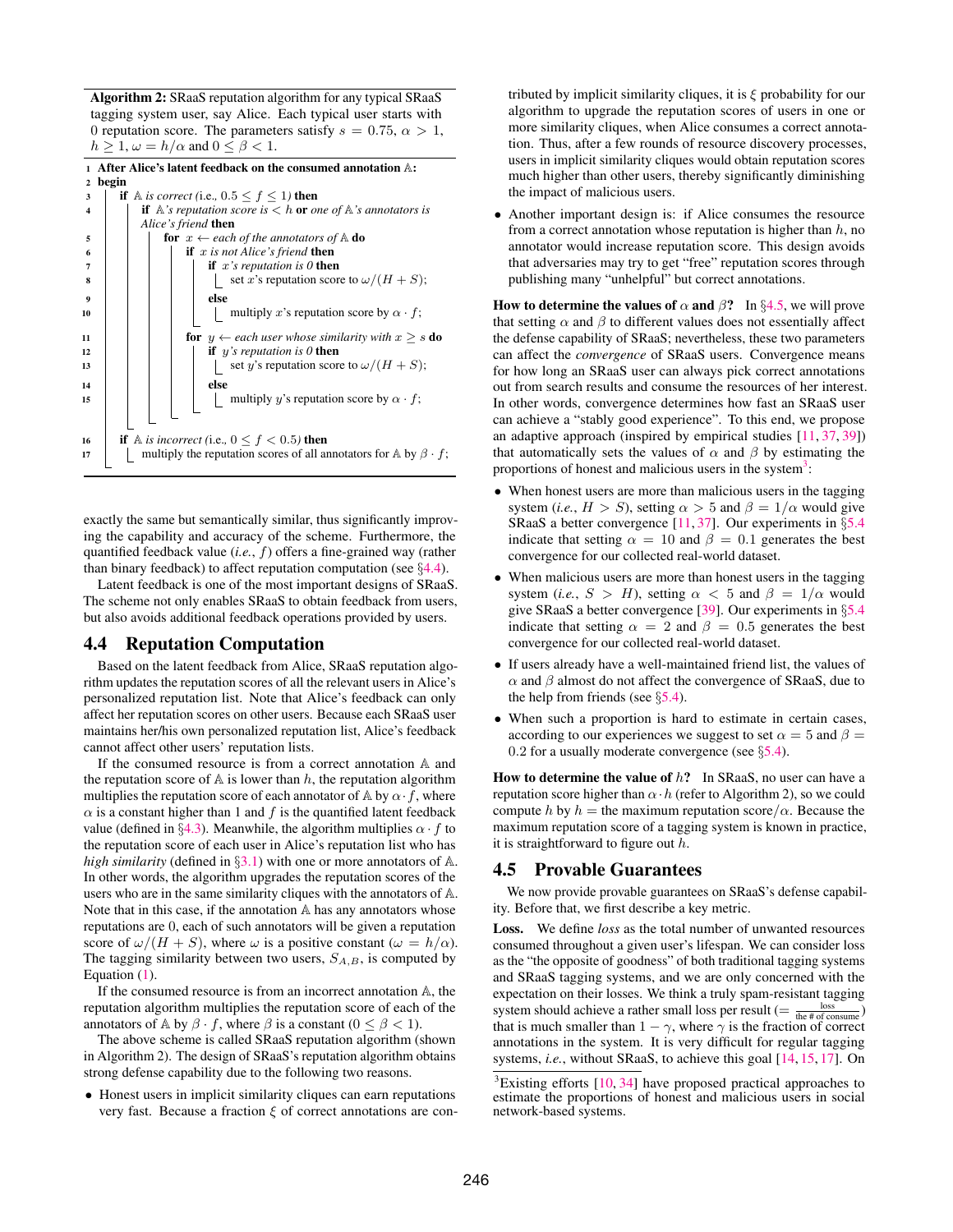the contrary, SRaaS is capable of assisting its users to achieve this target based upon their "tagging behaviors".

Guarantees. We now prove a series of important guarantees offered by SRaaS, thus demonstrating that an SRaaS tagging system can bound the loss of each of its users within a constant.

LEMMA 1. *In a given SRaaS tagging system, there are* H *honest users and* S *spam attackers. For some honest user* u, we define  $\Delta_u$ *to be the number of correct annotations whose reputations are lower than* h *and that are consumed by this honest user* u*. For any given* M*,* α*,* ω*,* f*, and* h*, and regardless of the strategies of spam attackers, we have:*

$$
\Delta_u \le M \lceil \log_{0.5 \cdot \alpha} (f \cdot \alpha \cdot h \cdot (H + S)/\omega) \rceil \tag{2}
$$

PROOF. For an honest user  $u$ , assume the reputation scores of all the resources in her search results are lower than  $h$ , if she consumes the resources published by one or more members in similarity cliques, SRaaS would increase the reputation scores of users involved in at least one similarity clique. Note that no user can have a reputation score higher than  $f \cdot \alpha \cdot h$ . Otherwise, this user will have a reputation score higher than  $h$  before the last reputation increasement, which violates our definitions. Because every user starts with a reputation  $\omega/(H + S)$  and the lowest value of f is 0.5 in a positive feedback (based on Algorithm 2), the reputation score of a similarity clique member can be multiplied by  $0.5 \cdot \alpha$  for at most  $\lceil \log_{0.5\cdot\alpha} (f \cdot \alpha \cdot h \cdot (H + S)/\omega) \rceil$  times before his reputation score reaches  $f \cdot \alpha \cdot h$ . Therefore, the user u can consume at most  $M\lceil \log_{0.5\cdot\alpha} \left( f\cdot\alpha\cdot h\cdot (H+S)/\omega\right)\rceil$  resources published by similarity cliques when there is no resource whose reputation score  $\geq h$ . We get  $\Delta_u \leq M \lceil \log_{0.5\cdot\alpha} (f \cdot \alpha \cdot h \cdot (H+S)/\omega) \rceil$ .  $\Box$ 

Observation from Lemma 1. Lemma 1 indicates that with a small M,  $\Delta_u$  will be small as well no matter what types and what scales of the spam attacks are. In addition, the resource published by similarity cliques and consumed by the honest user is a random resource from at least  $\gamma \xi \cdot Y^4$  $\gamma \xi \cdot Y^4$  annotations whose reputations are lower than h, since in the  $\Delta_u$  case, all the annotations appeared in the current round cannot have reputations higher than  $h$  (see §[4.2\)](#page-4-0). Given this fact, we can look  $\Delta_u$  as the number of successful selections when repeating an experiment of at least  $\gamma \cdot \xi$  success probability for  $P_s + G_s$  times. Here,  $P_s$  denotes the number of incorrect annotations whose reputations are lower than  $h$  and that are consumed by an honest user.  $G_s$  means the number of correct annotations whose reputation scores are lower than  $h$  and that are consumed by the honest user. According to the geometric distribution, we have  $E[P_s + G_s] \leq \frac{1}{\gamma \cdot \xi} \Delta_u$ , and  $E[G_s] \leq \frac{1}{\xi} \Delta_u$ .

**LEMMA** 2. *Consider some honest user u and any given*  $\alpha$ ,  $\beta$ ,  $\omega$  *and* h. Let  $P_f$  be the number of incorrect annotations whose *reputation scores are*  $\geq$  *h and that are consumed by this honest* user u. Let  $G_s$  be the number of correct annotations whose reputa*tion scores are lower than* h *and that are consumed by the user* u*. Then, regardless of the strategies of spam attackers, the relationship between*  $P_f$  *and*  $G_s$  *is:* 

$$
(h - h \cdot 0.5 \cdot \beta) \cdot P_f \le (\frac{\omega}{H + S} + h \cdot f \cdot \alpha - h) \cdot G_s \tag{3}
$$

PROOF. Spam attackers can only increase their reputation scores by publishing correct annotations. Thus, each such annotation enables these spam attackers to obtain less than  $h \cdot f \cdot \alpha - h$  additional

reputation scores. On the other hand, whenever the user  $u$  consumes the resource of an incorrect annotation whose reputation score  $\geq h$ , the reputation scores of all the annotators for this resource will be multiplied by  $f \cdot \beta$ . Therefore, SRaaS's algorithm confiscates at least  $h - h \cdot 0.5 \cdot \beta$  reputations from spam attackers. Because the total confiscated reputations will never be higher than the reputations which the spam attackers can possibly obtain, we have  $(h-h\cdot 0.5\cdot \beta)\cdot P_f\leq (\frac{\omega}{H+S}+h\cdot f\cdot \alpha-h)\cdot G_s.$ 

THEOREM 1. Let  $|L|$  be the loss of a given honest SRaaS user  $u$  and  $S$  be the total number of spam attackers. We already have  $\Delta_u$  – the number of correct annotations whose reputations are lower than  $h$  and that are consumed by the user  $u$ . Then, regardless of the strategies of spam attackers,  $|\mathbb{L}|$  is:

$$
|\mathbb{L}| \leq \Delta_u \cdot \frac{1}{\gamma \cdot \xi} \cdot (1 - \gamma + \frac{\gamma \cdot (f \cdot \alpha - 1 + \omega/(H + S))}{1 - f \cdot \beta}) \tag{4}
$$

PROOF. Lemma 1 shows  $\Delta_u \leq M \lceil \log_{0.5\cdot\alpha}(f \cdot \alpha \cdot h \cdot \frac{H+S}{\omega}) \rceil$ ,  $E[G_s] = \frac{1}{\xi} \Delta_u$  and  $E[P_s + G_s] \leq \frac{1}{\gamma \cdot \xi} \Delta_u$ . Through applying Lemma 2, we have  $h \cdot (1 - 0.5 \cdot \beta) \cdot P_f \le (\frac{\omega}{H+S} + h \cdot f \cdot \alpha - h) \cdot G_s$ . Because  $|\mathbb{L}| = P_f + P_s$ , by solving the above equations, we can yield the desired result:  $|\mathbb{L}| \leq \Delta_u \cdot \frac{1}{\gamma \cdot \xi} \cdot (1 - \gamma + (\gamma \cdot (\alpha \cdot f - 1 + \alpha)))(1 - \beta \cdot \xi))$  $\frac{\omega}{H+S}$  $)/(1-\beta \cdot f))$ .

We use  $\alpha = 5$ ,  $\beta = 0.2$  and  $\omega = h/\alpha = 1/5 = 0.2$  to achieve the guarantees of SRaaS. Because of Lemma 1, we know  $\Delta_u \leq$  $M\lceil \log_{0.5\cdot\alpha}(f\cdot\alpha\cdot h\cdot(H+S)/\omega)\rceil$ , where M is the number of similarity cliques. Thus, if set  $\alpha = 5$ ,  $\beta = 0.2$  and  $\omega = 0.2$ , we have  $|\mathbb{L}| \leq \frac{1+2\gamma}{\gamma \cdot \xi} \cdot M$ . Because the constants  $\gamma$  and  $\xi$  are not 0,  $|\mathbb{L}|$  becomes  $O(M)$ . In addition, we conduct experiments to demonstrate the effectiveness of SRaaS under different parameter assignments (see §[5\)](#page-7-0).

Based on the above proof, we note that an SRaaS tagging system can bound each user's loss within  $O(M)$  no matter how many times (even up to infinite) a user executes tag searches, and regardless of attack forms. For M, our measurement results based on large scale public datasets have indicated that  $M$ , the number of similarity cliques, tends to be relatively small in practice  $(\S3.2)$  $(\S3.2)$ . Thus, we conclude that our approach, SRaaS, is capable of strongly bounding any SRaaS tagging system user's loss in practice.

#### <span id="page-6-0"></span>4.6 Practical Issues and Solutions

This section discusses a few practical issues of SRaaS, as well as the corresponding solutions.

Dealing with the systems with high  $M$ . While our measurement results have revealed  $M$  – the minimal number of similarity cliques that can cover a significant fraction of correct annotations – is small in representative tagging systems, it is possible that some other tagging systems do not hold this property in practice. Such problem would lead to the loss boundary becomes relatively high. We have evaluated this case in §[5.5,](#page-10-1) and our results show SRaaS is not affected too much.

Malicious friends. Although SRaaS users benefit a lot from their social networks, one problem is *how to face malicious friends*? While existing solutions, *e.g.*, SumUp [\[32\]](#page-11-29), and FaceTrust [\[30\]](#page-11-35), are able to resist malicious friends, they may introduce much additional overhead and implementation complexity in practice. One potential practical solution is to use the algorithm proposed by SocialFilter [\[31\]](#page-11-36), which can detect malicious friends' behaviors by comparing similarities among friends of a certain user.

<span id="page-6-1"></span> $4Y$  denotes the number of annotations that appear in the current round.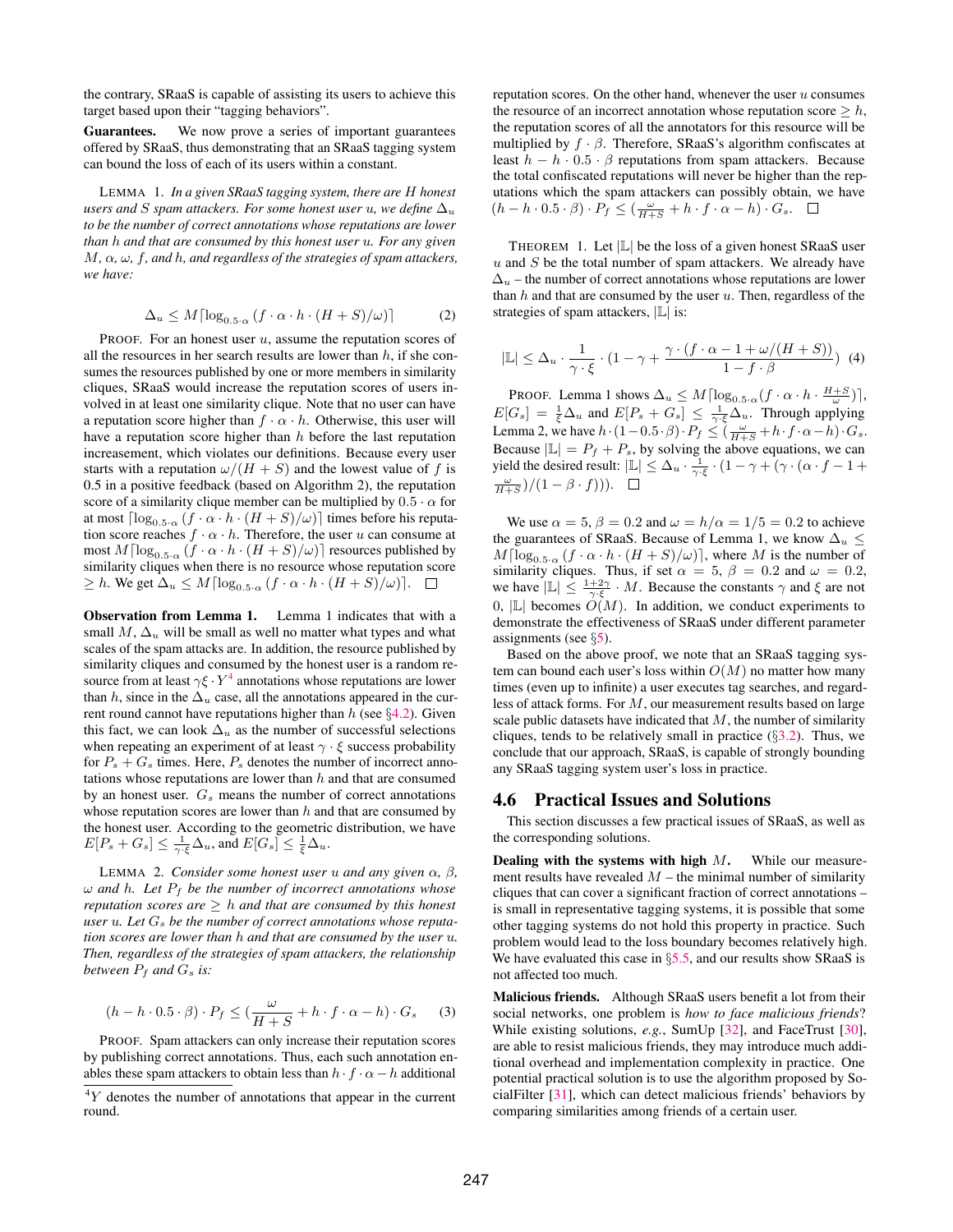# <span id="page-7-0"></span>5. EVALUATION

While we have proved that SRaaS can bound each (honest) user's loss within  $O(M)$ , there are four important questions to answer.

- 1. How is the additional overhead introduced by SRaaS  $(\S 5.2)$  $(\S 5.2)$ ?
- 2. How is the defense capability comparison between SRaaS and existing prevalent approaches, such as dynamic assessment and static detection schemes (§[5.3\)](#page-7-2)?
- 3. What is the impact of different values of  $\alpha$  and  $\beta$  on the convergence of SRaaS (§[5.4\)](#page-10-0)?
- 4. How is the defense capability of SRaaS if tag spam attackers disguise themselves as honest users in  $M$  (§[5.5\)](#page-10-1)? In other words, we aim to evaluate high-M attacks where malicious users try to achieve the largest loss of honest users.

In this section, we conduct experiments on a well-known dataset (detailed below) to answer the above questions respectively.

## 5.1 Experimental Setup

In order to evaluate SRaaS, we developed a prototype tagging system with all mechanisms of SRaaS in Java. We deployed this SRaaS tagging system on a workstation with Intel Xeon Quad Core HT 3.7 GHz CPU and 16 GB of RAM. Moreover, we ran a MySQL 5.1.54 server on this workstation as the back-end of our prototype.

**Dataset.** We choose to use a well-known public dataset [\[5\]](#page-11-20) to evaluate our prototype system. This dataset is released by BibSonomy [\[1\]](#page-11-2) as a part of the ECML PKDD discovery challenge on tag spam in social bookmarking systems [\[5\]](#page-11-20). One of the most important goals of this public dataset is to specifically provide resources for tag spam related research. This dataset consists of about 32,000 users who have been manually labeled either as honest users (10,000) or spam attackers (22,000). There are 2,461,957 resources and 14,074,956 annotations in this dataset. In 14,074,956 annotations, there are about 13,000,000 incorrect or misleading annotations.

Users' behaviors. Throughout our experiments, all the users' tagging behaviors (both honest and malicious users) follow our user model defined in §[2.3.](#page-2-2) Namely, during the process of our experiments, both honest users and spam attackers participate in the system to search, consume and annotate consumed resources. Even if an honest user consumes an unwanted resource, she annotates this resource with correct tags. On the contrary, a spam attacker annotates consumed resources with misleading tags. Spam attackers may also annotate correct tags based on different attack strategies (defined in §[5.3.3\)](#page-8-0). Throughout our experiments, users may leave and rejoin the system randomly.

Social network setting. We generate the social network for our experiments according to the small world property of online social networks [\[25\]](#page-11-37), and establish the friend-relationships for users based on widely adopted Kleinberg model [\[16\]](#page-11-38). In particular, we follow the Zipf distribution with its parameter  $\alpha = 1$  (specified in small world property [\[25\]](#page-11-37)) to build friend links between users. The process of building friend links goes from the users who have the most friends to the users who have the fewest friends. Because there are 32,000 users in our system, the users who have the most friends maintain 25,000 friend links according to our specified distribution, and the users who have the fewest friends hold 4 friends. The average node degree in this generated graph is 24 according to the social network measurement results conducted by Alan *et al.* [\[25\]](#page-11-37).

#### <span id="page-7-1"></span>5.2 Evaluating System Overhead

This section answers the first question: how is the additional back-end overhead introduced by SRaaS?



<span id="page-7-3"></span>Figure 5: Overhead on tag search and reply operations

Our main purpose is to measure SRaaS's query processing time (seconds) between the system (typical or SRaaS tagging system) receives a query tag from a given user and the system returns ranked results to the user. Namely, how long do the tag search and reply operations need. This part of running time is the most important factor for tagging systems, because this would directly affect how long do users need to spend on waiting for tag search results.

We conduct the experiments on different scales of sub-datasets which contain  $x$  annotations. We vary  $x$  between 10,000 and 10, 000, 000 to cover a wide range of real-world settings. Figure [5](#page-7-3) shows the running time of executing a resource discovery process in different scales of environments. We observe that SRaaS and SRaaS without social network do not introduce too much overhead to users in tagging systems. SRaaS without social network means each user does not have any friend and follow SRaaS's algorithms as a pure system newcomer. We observe that the additional overhead introduced by social network is totally acceptable in practice. In addition, SRaaS's space complexity is quadratic,  $O(n^2)$ , with respect to the number of users (*i.e.*, n) in the tagging system.

#### <span id="page-7-2"></span>5.3 Evaluating Representative Attacks

To answer the second evaluation question, this section compares SRaaS with three prevalent dynamic assessment approaches and a static detection approach under three different tag spam attacks.

Experimental execution. Each of the experiments is composed of 50 *experimental cycles*. The behaviors of honest users follow the features and distributions revealed by Golder *et al.* [\[13\]](#page-11-39). In particular, in each experimental cycle, every (honest or malicious) user randomly launches 0-10 tag searches, and then consumes resources according to their rankings in the search results. Thus, if a resource is ranked higher in the search result, it is more probable that this resource will be consumed. We specify that each honest user annotates each of her consumed resources with 1-50 correct tags, and the distribution of the number of tags annotated by honest users follows the classical power-law distribution revealed by Golder *et al.* [\[13\]](#page-11-39). This means that a small fraction of honest users annotate each resource with many tags (*e.g.*, 30-50) and, on the contrary, a large fraction of honest users only annotate several tags (*e.g.*, 1-5). In addition, our system always generates latent feedback for every consumed resource.

We specify the number of misleading tags each malicious user annotates per experimental cycle in §[5.3.4](#page-8-1) and §[5.3.5,](#page-9-0) since this parameter depends on attacking levels of malicious users. In each experimental cycle, there are 1,000 new resources to be added into the environment. These new resources are assigned to a few users randomly, and then tagged by those users. After each cycle, the number of spam search results is recorded.

In the following, we first present a metric used to evaluate the capability of spam-resistant efforts  $(\S 5.3.1)$  $(\S 5.3.1)$ . Then, we describe the four efforts to be compared  $(\S 5.3.2)$  $(\S 5.3.2)$  and three tag spam attacks  $(\S 5.3.3)$  $(\S 5.3.3)$ . Finally, we show our experimental results  $(\S 5.3.4$  $(\S 5.3.4$  and  $\S 5.3.5)$  $\S 5.3.5)$ .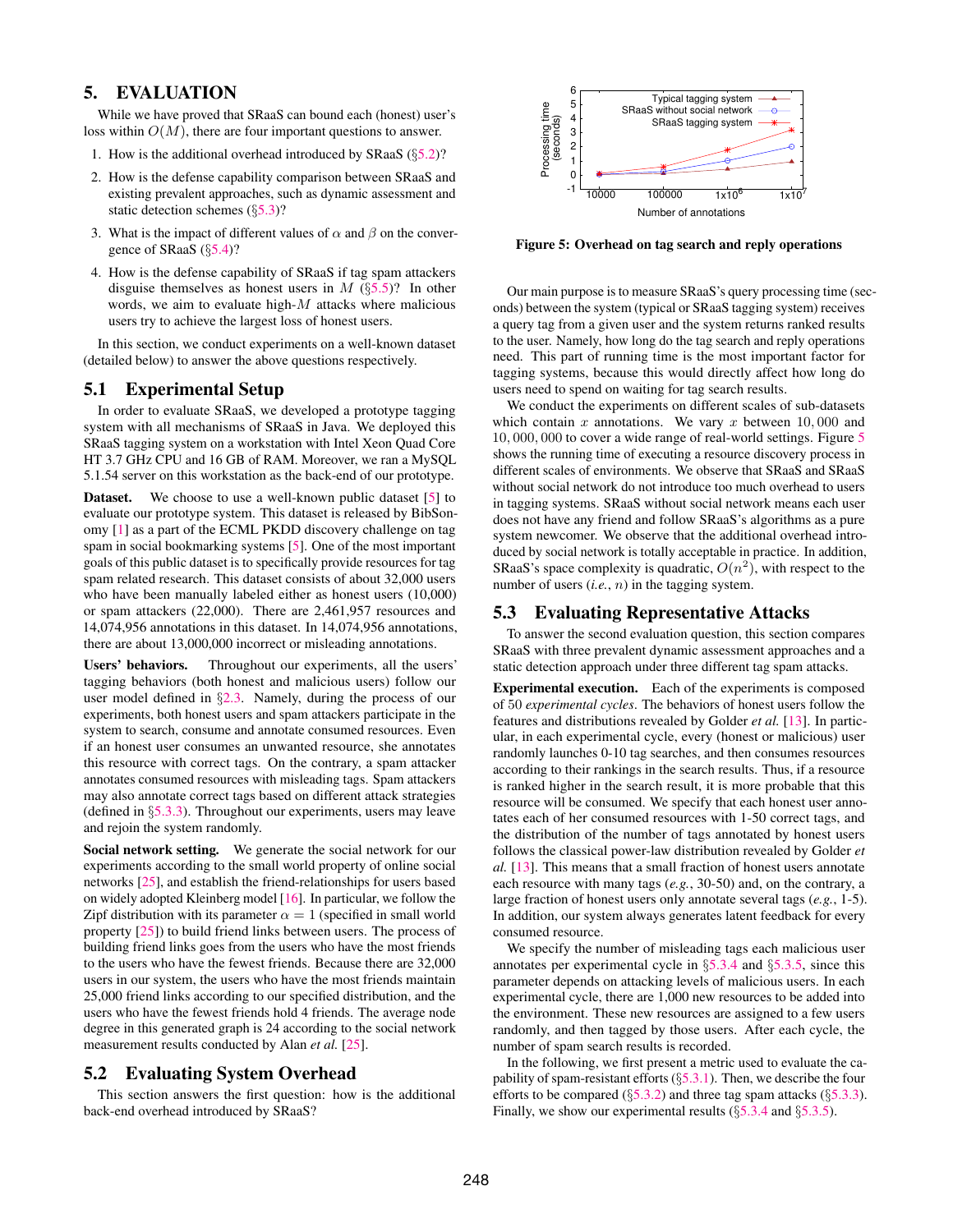#### <span id="page-8-2"></span>*5.3.1 Metric: SpamFactor*

In the rest of our evaluation, we use a widely accepted metric, called SpamFactor  $[14, 17]$  $[14, 17]$  $[14, 17]$ , to quantify the "spam impact" in tag search results. The main reason we intend to use SpamFactor as our evaluation metric is that SpamFactor is affected by not only the number of unwanted resources (*e.g.*, the loss defined in §[4.5\)](#page-5-1) but also the positions of misleading annotations in the search results. In other words, from the experimental perspective, SpamFactor is more comprehensive metric than the "loss" metric.

SpamFactor metric is proposed by Koutrika *et al.* [\[17\]](#page-11-5). In order to measure the impact of tag spam, a  $SpamFactor(t)$  is defined as follows. Given a query tag  $t$ , the tagging system returns a ranked result  $R_K$  containing K items, *i.e.*,  $R_K = [r_1, r_2, ..., r_K]$ , where  $rank(r_{i-1}, t) \ge rank(r_i, t), 2 \le i \le K$ . Then,  $SpanFactor(t)$ for the query tag t is computed by the formula:  $SpamFactor(t) =$  $(\sum_{d_i \in D_K} w(d_i) \cdot \frac{1}{i})/H_K$ , where  $w(d_i) = 1$  if  $d_i$  is a misleading annotation or  $w(d_i) = 0$  if  $d_i$  is a correct annotation.  $H_K$  is the  $K^{th}$  harmonic number, *i.e.*, it is the sum of the reciprocals of the first K natural numbers, *i.e.*,  $H_K = \sum_{i \in [1...K]} 1/i$ .

From SpamFactor definition, we learn higher SpamFactor represents greater spam in the results. According to Koutrika *et al.* [\[18\]](#page-11-40), the SpamFactor < 0.1 suggests a spam-free tag search result. In our experiments, the SpamFactor focuses on the top 20 search results.

#### <span id="page-8-3"></span>*5.3.2 Four Compared Schemes*

We compare SRaaS with three dynamic assessment schemes, Boolean [\[7\]](#page-11-21), Occurrence [\[6\]](#page-11-22), and Coincidence [\[17\]](#page-11-5), and a static detection scheme, SpamDetector [\[22\]](#page-11-10). They not only have been widely adopted in real-world tagging systems, but also cover features of most of spam-resistant strategies.

Boolean scheme. Boolean scheme is a simple dynamic assessment scheme used in some popular tagging systems (*e.g.*, Slideshare [\[7\]](#page-11-21)). The basic idea of Boolean scheme is that the tagging system randomly ranks annotations that match a given query tag  $t$ .

Occurrence scheme. Occurrence scheme (deployed by Facebook, YouTube, and Rawsugar [\[6\]](#page-11-22)) ranks search results by counting the number of annotations containing the query tag  $t$ , and returns the top ranking results.

Coincidence scheme. Coincidence scheme is designed as a spam-resistant tag search scheme which has been used by some systems (*e.g.*, SpamClean [\[41\]](#page-11-16) and Coincidence [\[17\]](#page-11-5)). The Coincidence scheme is the first effort taking user's reputation into account. In particular, user  $u_i$  is considered more reliable than user  $u_i$  if  $u_i$ 's annotations more often coincide with other users' annotations compared to  $u_i$ 's annotations. Namely,  $u_i$  is more often in agreement with her peers. Coincidence scheme assigns each user a global trust degree which is the sum of the same annotations between this user and the other users in the system, and then the system orders each search result based on the average of all the annotators' trust degrees of each annotation.

Static detection scheme: SpamDetector. SpamDetector [\[22\]](#page-11-10) is a static detection approach, which is different from the above three schemes. SpamDetector holds six large datasets containing various tag spam, and the detector analyzes them for training purpose. Then, SpamDetector uses learned rules to check whether there exist tag spam, *i.e.*, the annotations violate the learned rules.

#### <span id="page-8-0"></span>*5.3.3 Three Types of Tag Spam Attacks*

There are mainly three categories of representative tag spam attacks in the current tagging systems: normal tag spam attack, collusion attack, and tricky attack.

Normal attack. For the adversaries who launch normal tag spam attacks, they randomly select some of the resources in the system, and then annotate these resources with random misleading tags in order to achieve the purpose of misleading normal users. In practice, the normal tag spam attack acts independently, which means these malicious users are "lousy annotators".

Collusive attack. In some cases, malicious users (*i.e.*, spam attackers) may launch attacks collusively. Collusive attackers annotate many same resources with the number of the same misleading and popular tags in order to make these resources easy to be searched by the normal users who are seeking those popular tags.

Tricky attack. Tricky attackers first pretend themselves by publishing correct annotations in order to earn credits. Then, they annotate specific victim resources with misleading tags. Tricky attacks are powerful strategies that are constructed to compromise existing anti-spam mechanisms (*e.g.*, Coincidence and SpamClean). In particular, because almost all the existing anti-spam efforts update users' credits according to the correctness of their actions, it is easy for tricky attackers to earn many credits from publishing "unhelpful" annotations. In return, these high-credit attackers can "disturb" normal users' search results even if they have already deployed anti-spam techniques.

# <span id="page-8-1"></span>*5.3.4 Evaluating Light-Weight Attacks*

We first evaluate the impact of light-weight attacks on the tagging system. Light-weight attack means each attacker annotates each of her consumed resource with 10-50 misleading tags in each experimental cycle. In the experiments, we compare SRaaS with Boolean, Occurrence, Coincidence and SpamDetector under the three attacks respectively. Figure [6](#page-9-1) shows the impact of the three attacks.

Discussion on normal attack. As shown in Figure [6a,](#page-9-2) Boolean and Occurrence schemes are affected significantly by normal attack, because their SpamFactors decrease to below 0.1 after 30 and 50 experimental cycles respectively. On the other hand, Coincidence scheme presents good defense capability to normal attack since it considers not only the annotations that associate a resource to a query tag, but also correlations among the users who have published these annotations. Different from dynamic assessment schemes, we observe SpamDetector offers search results with SpamFactor  $\approx 0.15$  throughout the experiment. Because tag spam with a new semantic pattern and constant number (10-50) is added into the evaluated environment in each cycle, SpamDetector, as a static anti-spam technique, handles dynamic tag spam attacks poorly. In addition, we note the SpamFactor of SRaaS (no social network) is high at the beginning of our experiment; however, its SpamFactor declines quickly after the 8th cycle and decreases to below 0.1 in the 12th cycle. The reason is that honest users in the similarity cliques have been "awarded" many reputations after several cycles, and then users can always consume the resources of annotations published by these similarity cliques. As shown in Figure [6a,](#page-9-2) the SpamFactor of SRaaS is lower than 0.1 at the beginning of the experiment.

Discussion on collusive attack. Figure [6b](#page-9-3) indicates that the collusive attack can lead to serious influences on both Coincidence and Occurrence schemes. Coincidence scheme works badly because under collusive attacks the reliability degrees of many malicious users become high, which means most incorrect annotations are placed at the top of search results. Similarly, the phenomenon that Occurrence scheme has a high SpamFactor is also based on the same reason. However, why can SRaaS and Boolean work much better than the above two schemes under collusive attack? The reason is SRaaS and Boolean schemes select random resources to consume, so that users choose the annotations attacked by the collusive attackers with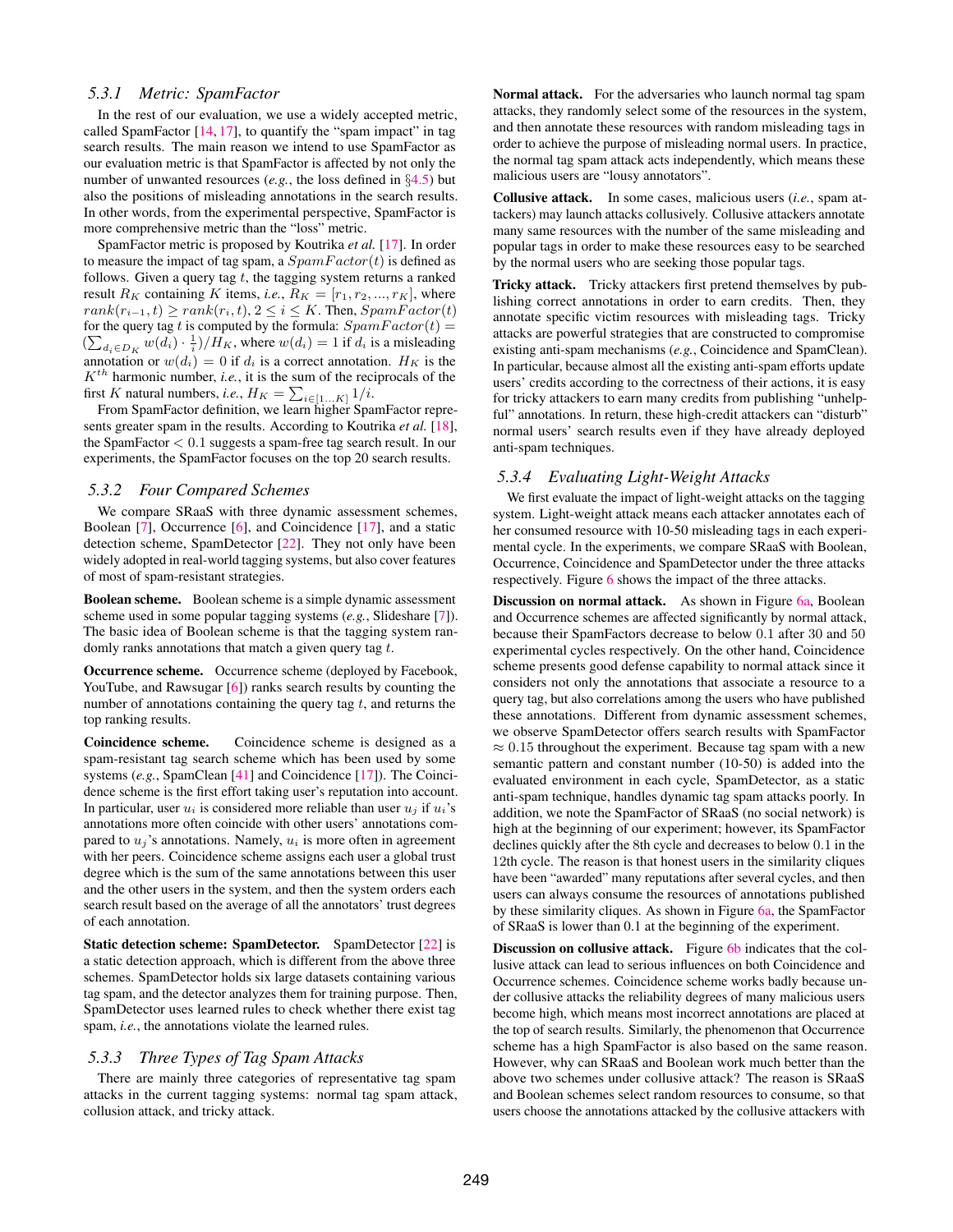<span id="page-9-2"></span>

<span id="page-9-4"></span><span id="page-9-3"></span>Figure 6: Impact of three tag spam attacks (light-weight attacks).

<span id="page-9-6"></span>

Figure 7: Impact of three tag spam attacks (heavy-weight attacks).

much lower probability than Coincidence and Occurrence schemes. Moreover, with cycles growing, users establish reputations with honest users in similarity cliques gradually, so that the SpamFactors of SRaaS can keep decreasing all the time. Finally, we observe that SpamDetector performs almost the same as in the normal attack case. As a static detection approach, SpamDetector is not affected by different attacking behaviors, and it only analyzes the semantic patterns of the added tag spam. Because our experiments (normal attack, collusive attack and tricky attack) only change the attacking behaviors rather than the semantic patterns, SpamDetector performs almost the same under the three types of attacks.

Discussion on tricky attack. Figure [6c](#page-9-4) shows the impact of tricky attack. Coincidence scheme performs badly under tricky attack. We find that the normal users of Coincidence scheme assign high reliability degrees to many "like-minded" users who are actually malicious users (tricky attackers); meanwhile, these normal users are "deceived" by the tricky attackers. The reason is that tricky attackers successfully utilize the vulnerability of Coincidence scheme to mount tag spam attacks. Namely, tricky attackers annotate the resources with both correct and misleading tags and then publish them. On the other hand, although Boolean and Occurrence schemes are also impacted by tricky attack, their SpamFactors can be controlled below 0.2 with cycles growing. Influenced by tricky attack, the SpamFactors of SRaaS (with and without social network) are very high (0.5 and 0.3, respectively) at the beginning. However, their SpamFactors converge quickly to below 0.1 in 8 and 15 cycles respectively. This reveals that although tricky attackers can obtain high reputations, our approach can find and punish them as experimental cycles increases.

#### <span id="page-9-0"></span>*5.3.5 Evaluating Heavy-Weight Attacks*

We then evaluate the impact of heavy-weight attacks on the tagging systems. Heavy-weight attack means each attacker annotates each of her consumed resource with 100-500 misleading tags in each experimental cycle. We make similar comparison as what we

<span id="page-9-7"></span><span id="page-9-5"></span><span id="page-9-1"></span>did for the light-weight attack (in §[5.3.4\)](#page-8-1). Figure [7](#page-9-5) shows the impact of three attacks at heavy-weight level.

As shown in Figure [7,](#page-9-5) we find that all of six approaches all deteriorate significantly under heavy-weight attacks. *Why is Coincidence scheme affected so significantly under heavy-weight normal attacks (shown in Figure [7a\)](#page-9-6)?* From the description of Coincidence scheme, we know that Coincidence scheme is an anti-tag spam mechanism and the experiment shown in Figure [6a](#page-9-2) also demonstrates the scheme is able to defend against normal tag spam attack. However, its bad result under heavy-weight normal attacks reveals that as malicious users and incorrect annotations proliferate, some malicious users may obtain high reliability degrees, so Coincidence scheme deteriorates significantly. As shown in existing efforts [\[41\]](#page-11-16), Coincidence scheme (*e.g.*, SpamClean) cannot resist too strong attacks (*e.g.*, the # of normal attackers  $>$  the # of honest users).

Why are the SpamFactors of Boolean scheme under heavy-weight tricky attacks (shown in Figure [7c\)](#page-9-7) higher than those under light-weight tricky attacks (shown in Figure [6c\)](#page-9-4)? The reason is that as the number of malicious users and incorrect annotations grows, the percentage of incorrect annotations in each search result has been much higher than that of correct ones, so there are many unwanted resources in the search results of Boolean scheme (under heavyweight tricky attacks).

Under all the three types of heavy-weight attacks, Occurrence performs very badly. Because the key feature of heavy-weight attacks is to create a large amount of misleading tags and Occurrence ranks search results according to the number of annotations, Occurrence suffers from heavy-weight attacks regardless of attack models. On the contrary, although SRaaS suffers from heavy-weight attacks at the beginning of experiments, it quickly assigns and propagates high reputations to honest users in similarity cliques, thus significantly diminishing its SpamFactor.

As a static detection approach, SpamDetector bears a relatively high SpamFactor under heavy-weight attacks (but regardless of at-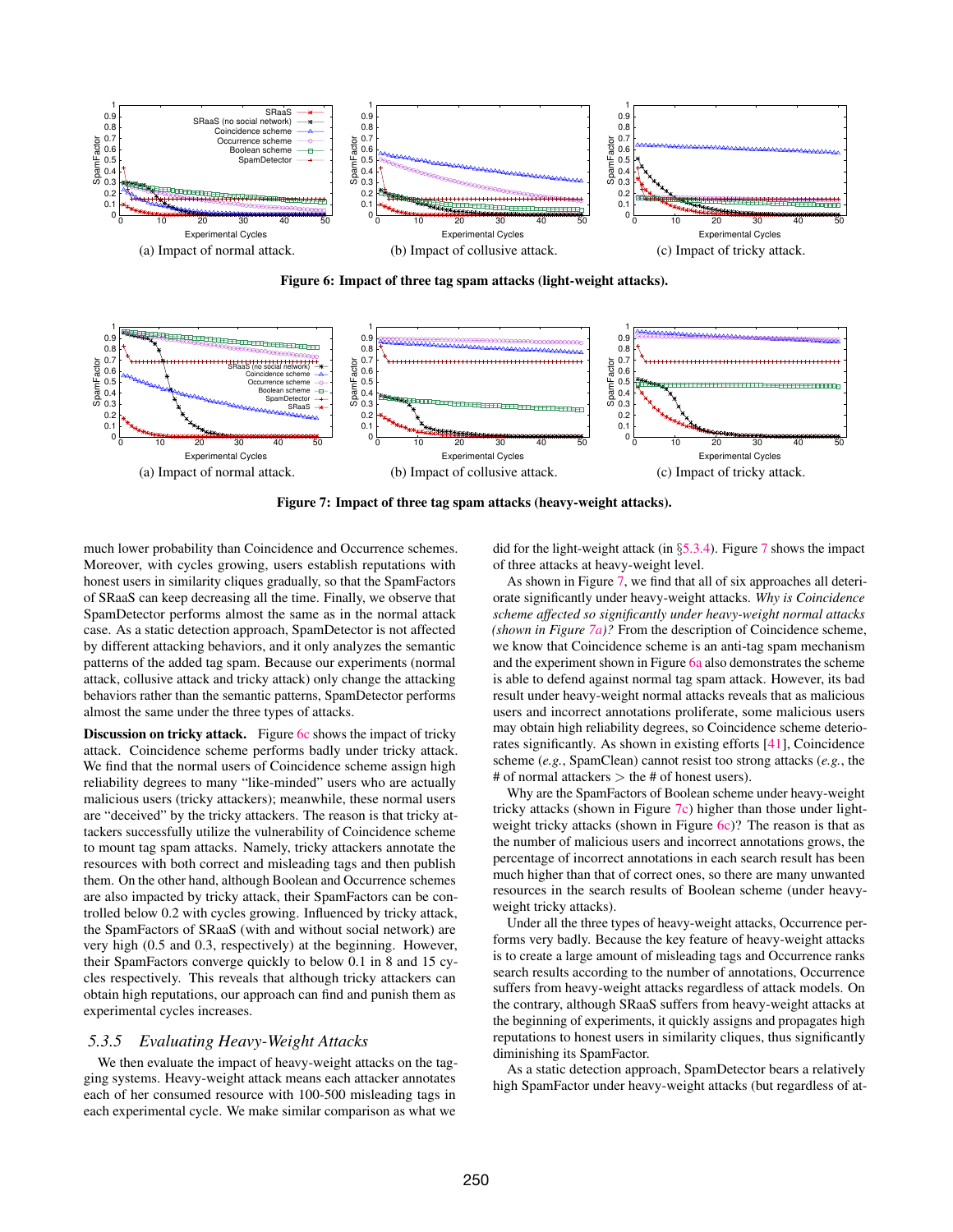<span id="page-10-5"></span><span id="page-10-4"></span><span id="page-10-3"></span>

<span id="page-10-8"></span><span id="page-10-7"></span>Figure 8: Impact of  $\alpha$  and  $\beta$  on SRaaS's convergence.

tacking behaviors), because much more tag spam with new semantic patterns is added into the evaluated environment.

#### <span id="page-10-0"></span>5.4 SRaaS's Convergence with Different  $\alpha$ ,  $\beta$

We have proved that the values of  $\alpha$  and  $\beta$  do not affect SRaaS's defense capability in §[4.5.](#page-5-1) However,  $\alpha$  and  $\beta$  may affect the convergence of SRaaS. Thus, we now evaluate SRaaS's convergence by running it on the previous dataset with different values of  $\alpha$  and  $\beta$ .

Figure [8](#page-10-2) presents SRaaS's convergence under six different types of spam attacks (used in §[5.3.4](#page-8-1) and §[5.3.5\)](#page-9-0). In each type of attack, we execute SRaaS with ( $\alpha = 10, \beta = 0.1$ ), ( $\alpha = 5, \beta = 0.2$ ) and  $(\alpha = 2, \beta = 0.5)$ , respectively, and we have the following findings. First, as shown in Figure [8a,](#page-10-3) [8b,](#page-10-4) and [8c,](#page-10-5) when honest users are more than malicious users in the tagging system (*i.e.*, light-weight attack  $H > S$ ), setting  $\alpha = 10$  and  $\beta = 0.1$  can give SRaaS a better convergence. Second, as shown in Figure [8d,](#page-10-6) [8e,](#page-10-7) and [8f,](#page-10-8) when malicious users are more than honest users in the tagging system (*i.e.*, heavy-weight attack  $S > H$ ), setting  $\alpha = 2$  and  $\beta = 0.5$  can give SRaaS a better convergence. Third, if users already have a well-maintained friend list (*i.e.*, social networks), the values of  $\alpha$ and  $\beta$  almost do not affect the defense capability of SRaaS. Finally, setting  $\alpha = 5$  and  $\beta = 0.2$  can always obtain a "moderate" (of course sub-optimal) convergence. Such an assignment can be used for the case in which the proportions of honest users and malicious users are hard to estimate.

# <span id="page-10-1"></span>5.5 Evaluating the High- $M$  Attacks

To answer the third question of the experimental goals, *i.e.*, evaluating the defense capability of SRaaS against the case with very high M, which means there are many similarity cliques covering a significant fraction of correct annotations in the evaluated environment. In order to construct such "high-M" attacks, we need to modify spam attackers' strategies to lead to the largest loss of normal users. While we make no claim that the constructed attacks



<span id="page-10-9"></span>Figure 9: Impact of the constructed high-M attacks.

<span id="page-10-6"></span><span id="page-10-2"></span>must be the worst-case attacks, we hope to understand how well can SRaaS defend against such strong attacks.

We generate  $5,000$  new resources, and partition them into  $50$ sets with 100 resource per set. We construct one experimental cycle corresponding to each set. Each experimental cycle contains all the 100 resource in the set. We assume that a user  $u$  wants to consume 1-20 resources in each experimental cycle.

**Constructing high-** $M$  attack 1. To construct the first worstcase attack, S malicious users enter our system and are split into two equal sets  $\mathbb{M}_1$  and  $\mathbb{N}_1$ . Each user in  $\mathbb{M}_1$  publishes correct annotations (the same as honest users in  $M$ ) in that cycle, and each user in  $\mathbb{N}_1$  publish the same number of incorrect annotations. In the second cycle,  $M_1$  is split into two equal-size sets  $M_2$  and  $N_2$ , and users in  $\mathbb{N}_1$  are replaced with  $S/2$  fresh attackers. One half of fresh attackers are added to  $M_2$  and the remaining half are added to  $\mathbb{N}_2$ . Same as before, users in  $\mathbb{M}_2$  publish correct annotations, while users in  $\mathbb{N}_2$  publish the same incorrect annotations. Such process is repeated for all the remaining experimental cycles.

**Constructing high-** $M$  attack 2. We also construct another type of high- $M$  attack, called high- $M$  attack 2: initially, the adversaries create 100 sets of attackers where each set has S malicious users. The execution process is broken into multiple segments, where each segment consists of  $m + n$  experimental cycles. In the first m experimental cycles of each segment, each of the 100 sets publishes a distinct correct annotation in each experimental cycle. In the next n experimental cycles of each segment, each set publishes a distinct incorrect annotation in each experimental cycle. Our experiments show that using  $m = 5$  and  $n = 1$  incurs the largest loss.

Discussion. Figure [9](#page-10-9) shows that SRaaS's average SpamFactor during all the cycles under different types of high- $M$  attacks, when the attack starts after experimental cycle 0 and 10, respectively. The number of attackers, *i.e.*, S in the above attack construction descriptions, varies from 0 to 100M (*i.e.*, X-axis in Figure [9\)](#page-10-9).

It is clear that the SpamFactor is below 0.1 throughout the whole experiments, since these malicious attackers – who disguise themselves as honest users in  $M$  – fail to obtain any reputation scores (due to the design in Algorithm 2). This demonstrates the defense capability of SRaaS is still good under large-scale high-M attacks. Besides, we note that the robustness of SRaaS becomes stronger